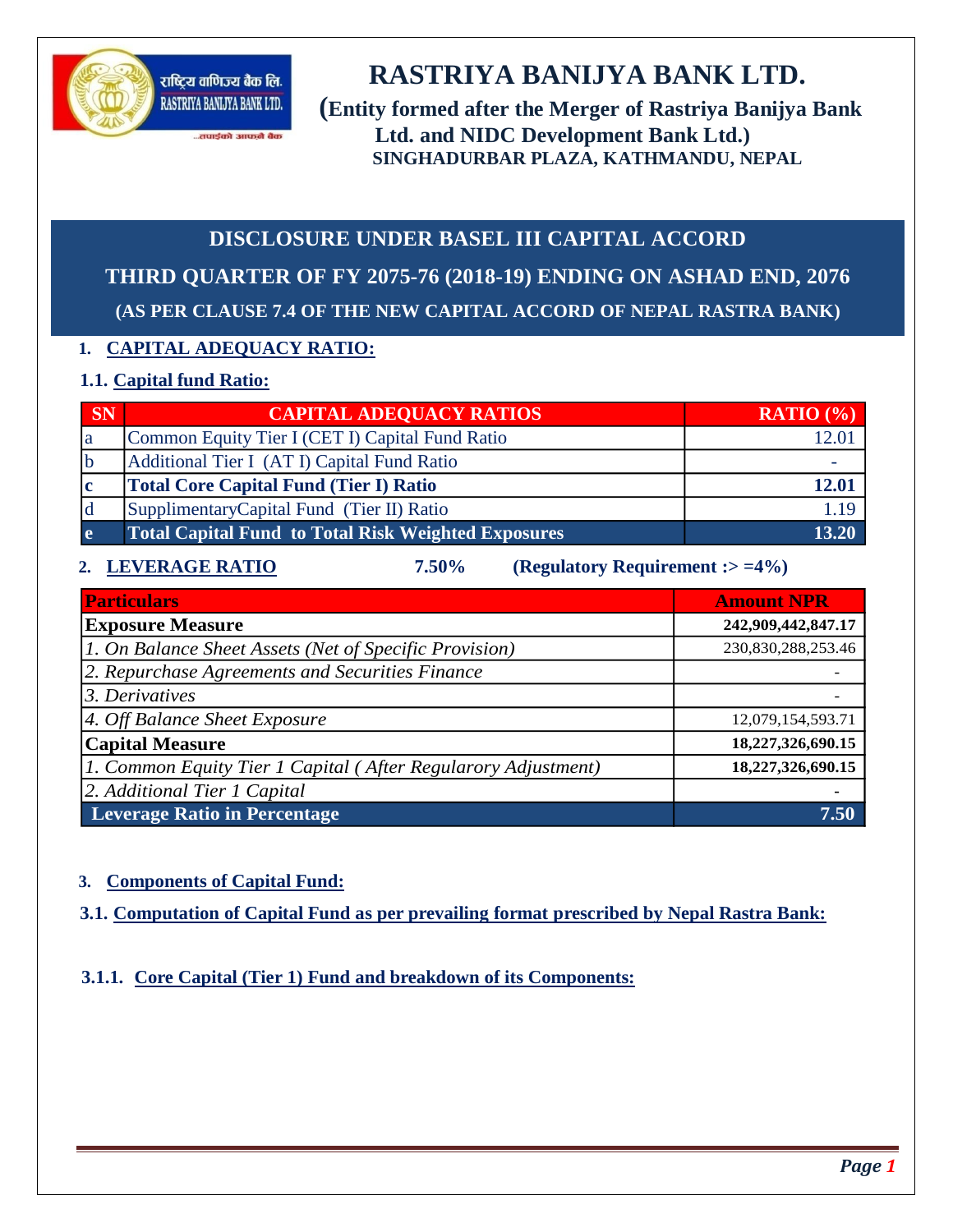|                         |                                                                        |                       | <b>AMOUNT NPR</b>      |  |  |  |
|-------------------------|------------------------------------------------------------------------|-----------------------|------------------------|--|--|--|
| <b>SN</b>               | <b>COMMON EQUITY TIER I (CET I) CAPITAL FUND</b>                       | <b>Current Period</b> | <b>Previous Period</b> |  |  |  |
| a                       | Paid up Equity Share Capital                                           | 9,004,795,700.00      | 9,004,795,700          |  |  |  |
| b                       | <b>Equity Share Premium</b>                                            |                       |                        |  |  |  |
| $\mathbf{c}$            | <b>Proposed Bonus Equity Shares</b>                                    |                       |                        |  |  |  |
| d                       | <b>Statutory General Reserves</b>                                      | 7,169,601,521.13      | 7,169,601,521          |  |  |  |
| e                       | <b>Retained Earnings</b>                                               | (3,252,409,475.48)    | (3,252,409,475)        |  |  |  |
| $f_{\rm}$               | Un-audited current year cumulative profit/(loss)                       | 5,282,895,032.66      | 3,499,308,090          |  |  |  |
| g                       | <b>Capital Redemption Reserves</b>                                     |                       |                        |  |  |  |
| $\mathbf h$             | Capital Adjustment Reserves(Capital Reserve Fund created               | 481,195,652.93        | 481,195,653            |  |  |  |
| i                       | <b>Dividend Equalisation Reserves</b>                                  |                       |                        |  |  |  |
|                         | <b>Other free Reserves</b>                                             | 5,500,000.00          | 5,500,000              |  |  |  |
| k                       | Less: Goodwill                                                         |                       |                        |  |  |  |
|                         | Less: Intangible Assets                                                | 53,851,013.30         | 44,526,702             |  |  |  |
| m                       | <b>Less: Deferred Tax Assets</b>                                       |                       |                        |  |  |  |
| $\mathbf n$             | <b>Less: Fiticious Assets</b>                                          |                       |                        |  |  |  |
| $\overline{O}$          | Less: Investment in equity of Licensed Financial Intitutions           |                       |                        |  |  |  |
| D                       | Less: Investment in equity of institutions with Financial Interests    | 242,858,000.00        | 242,858,000            |  |  |  |
| a                       | Less: Investment in equity of institutions in excess of the limits     | 167, 542, 727. 79     | 167,542,728            |  |  |  |
| $\mathbf{r}$            | Less: Investments arising out of Underwriting Commitments              |                       |                        |  |  |  |
| S.                      | Less: Reciprocal crossholdings                                         |                       |                        |  |  |  |
| t                       | Less: Purchase of Land and Buildings in excess of limit and unutilized |                       |                        |  |  |  |
| u                       | Less: Cash Flow Hedge                                                  |                       |                        |  |  |  |
| $\overline{\mathbf{V}}$ | <b>Less: Defined Benefit Pension Assets</b>                            |                       |                        |  |  |  |
| W                       | Less: Unrecognized Defined Benefit Pension Liabilities                 |                       |                        |  |  |  |
| $\mathbf{X}$            | <b>Less: Other Deductions</b>                                          |                       |                        |  |  |  |
|                         | <b>Adjustment under Pillar II</b>                                      |                       |                        |  |  |  |
|                         | Less: Shortfall in Provision (6.4a 1)                                  |                       |                        |  |  |  |
|                         | Less: Loans and Facilities extended to Related Parties and Restricted  |                       |                        |  |  |  |
|                         | Lendings (6.4a 2)                                                      |                       |                        |  |  |  |
|                         | TOTAL COMMON EQUITY TIER I (CET I) CAPITAL FUND                        | 18,227,326,690.15     | 16,453,064,058.84      |  |  |  |

## **3.1.2. Additional Tier I Capital Fund and breakdown of its Components:**

| SN | ADDITIONAL TIER I (AT) CAPITAL FUND                  | <b>AMOUNT NPR</b><br><b>Previous Period</b><br><b>Current Period</b> |  |
|----|------------------------------------------------------|----------------------------------------------------------------------|--|
|    |                                                      |                                                                      |  |
| а  | Perpetual Non-cumulative Preference Share Capital    |                                                                      |  |
|    | <b>Perpetual Debt Instruments</b>                    |                                                                      |  |
|    | <b>Stock Premium</b>                                 |                                                                      |  |
|    | <u>'TOTALADDITIONAL TIER I (AT I) CAPITAL FUND p</u> |                                                                      |  |

## **3.1.3. Supplementary (Tier 2) Capital and breakdown of its Components:**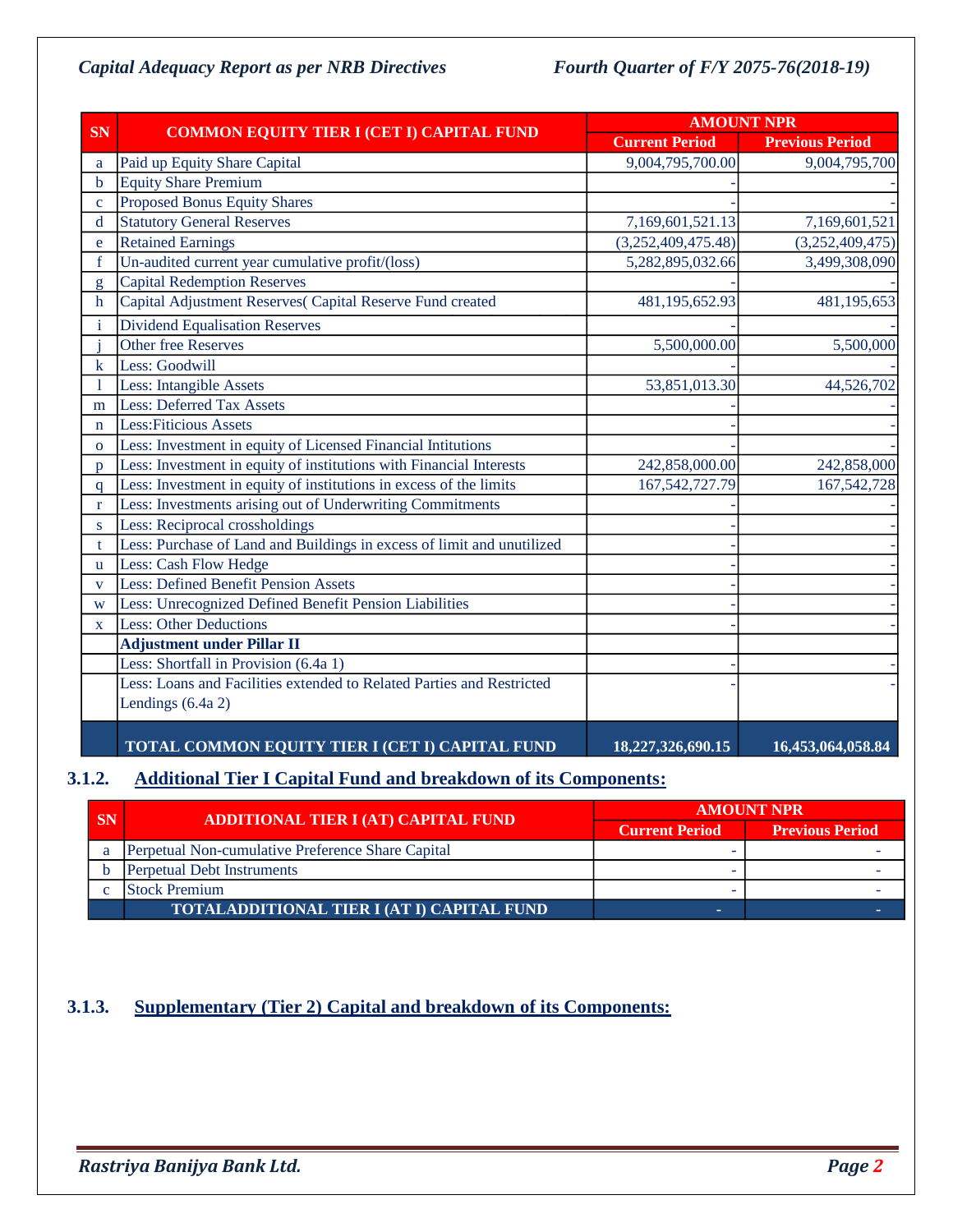|           |                                                   |                       | <b>AMOUNT NPR</b>      |
|-----------|---------------------------------------------------|-----------------------|------------------------|
| <b>SN</b> | SUPPLIMENTARY (TIER II) CAPITAL FUND              | <b>Current Period</b> | <b>Previous Period</b> |
| a         | Cumulative and/or Redeemable Preference Shares    |                       |                        |
|           | Sub-ordinated Term Debt                           |                       |                        |
|           | <b>Hybrid Capital Instruments</b>                 |                       |                        |
|           | <b>Stock Premium</b>                              |                       |                        |
| e         | <b>General Loan Loss Provision</b>                | 1,621,640,975.36      | 1,490,971,160          |
|           | <b>Exchange Equalization Reserve</b>              | 97,319,665.62         | 97,319,666             |
| g         | <b>Investment Adjustment Reserve</b>              |                       |                        |
|           | <b>Asset Revaluation Reserve</b>                  | 35,281,445.94         | 32,668,050             |
|           | <b>Other Reserves</b>                             | 45,111,656.00         | 45,111,656             |
|           | <b>TOTAL SUPPLIMENTARY (TIER II) CAPITAL FUND</b> | 1,799,353,742.92      | 1,666,070,531.07       |

## **3.1.4. Total Capital Fund:**

| SN         | <b>CAPITAL FUNDS</b>                      | <b>AMOUNT NPR</b> |
|------------|-------------------------------------------|-------------------|
| la         | Common Equity Tier I Capital Fund (CET I) | 18,227,326,690.15 |
| b          | Additional Tier I Capital Fund (AT I)     |                   |
| c          | <b>Total Core Capital Fund (Tier I)</b>   | 18,227,326,690.15 |
| Id         | Supplimentary Capital Fund (Tier II)      | 1,799,353,742.92  |
| <b>l</b> e | Total Capital Fund (Tier $I + Tier II$ )  | 20,026,680,433.07 |

**3.1.5. Detailed information about the Subordinated Term Debts with information on the outstanding amount, maturity, and amount raised during the year and amount eligible to be reckoned as capital funds:** Not applicable

## **3.2. Total qualifying capital fund: NRS. 20,026,680,433.07**

### **4. Risk weighted exposures for Credit Risk, Operational Risk and Market Risk**

|              |                                                                                      | <b>AMOUNT NPR</b>     |                        |  |
|--------------|--------------------------------------------------------------------------------------|-----------------------|------------------------|--|
| <b>SN</b>    | <b>RISK WEIGHTED EXPOSURES</b>                                                       | <b>Current Period</b> | <b>Previous Period</b> |  |
| a            | <b>Credit Risk</b>                                                                   | 129,731,278,028.87    | 122,194,085,558        |  |
| b            | <b>Operational Risk</b>                                                              | 12,865,917,874.74     | 12,865,917,875         |  |
| $\mathbf{c}$ | <b>Market Risk</b>                                                                   | 359,057,483.58        | 262,970,532            |  |
|              | <b>Adjustment under Pillar II</b>                                                    |                       |                        |  |
|              | Add: 4 % of the total Risk Weighted Exposures for unsatisfactory                     | 5,718,250,135.49      | 5,412,918,959          |  |
|              | overall risk management policies and procedures (6.4a 9)                             |                       |                        |  |
|              | Add: % oTotal Deposit RWE due to insufficient Liquid Assets (6.4a                    |                       |                        |  |
|              |                                                                                      |                       |                        |  |
|              | Add: 4% of Gross total Income of Previous Financial Year for                         | 3,074,170,118.70      | 3,074,170,119          |  |
|              | Inadequate Operational Risk Management Process(6.4a 7)                               |                       |                        |  |
|              | <b>Total Risk Weighted Exposures (After Banks adjustment of Pillar</b><br>$\bf{II})$ | 151,748,673,641.37    | 143,810,063,041.65     |  |

*Rastriya Banijya Bank Ltd. Page 3*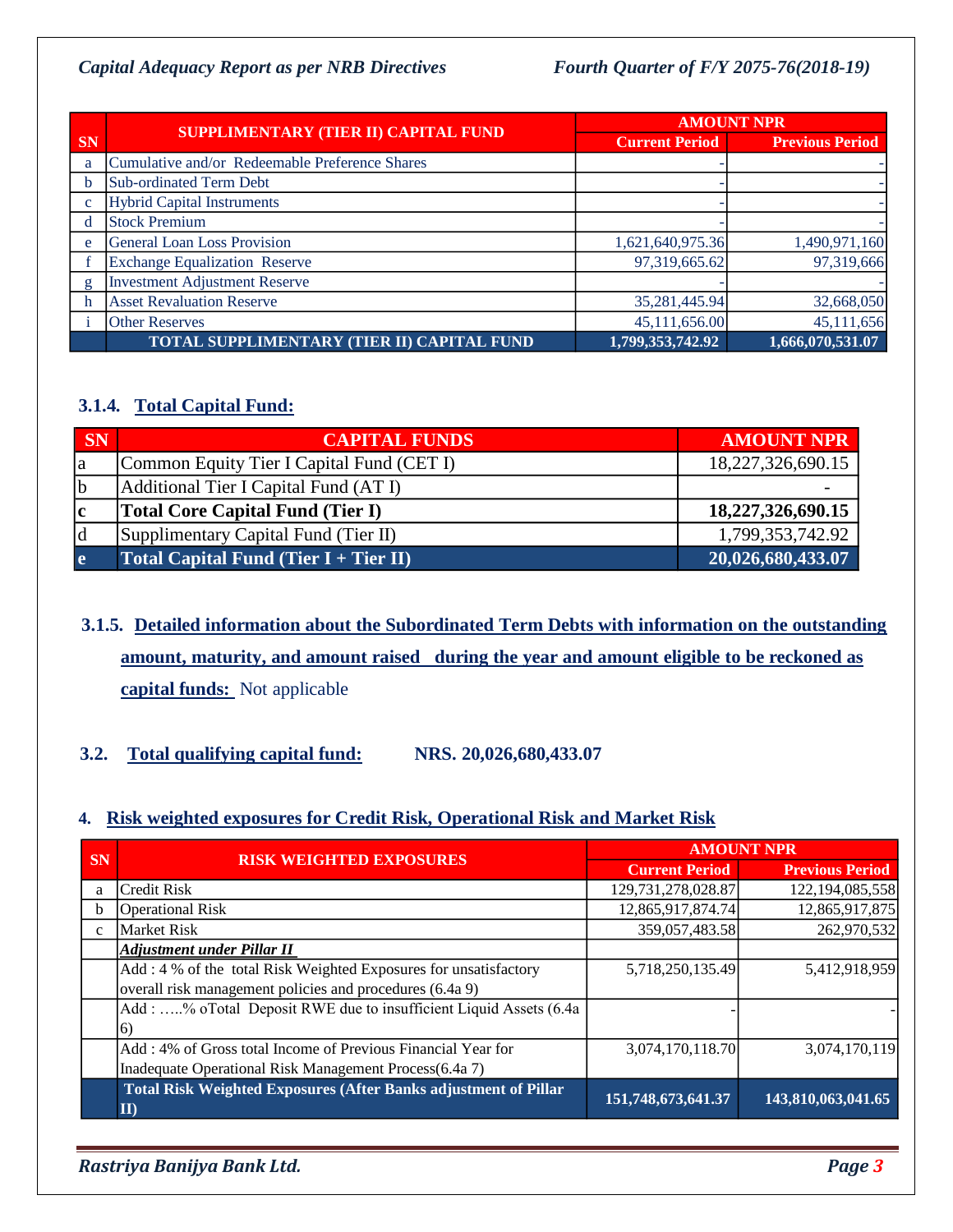## **5. Risk Weighted Exposures under each of 11 categories of Credit Risk:**

|               | <b>PARTICULARS</b>                      | <b>AMOUNT NPR</b>     |                        |  |
|---------------|-----------------------------------------|-----------------------|------------------------|--|
| <b>SN</b>     |                                         | <b>Current Period</b> | <b>Previous Period</b> |  |
|               | Claims on govt. and central bank        |                       |                        |  |
| $\mathcal{L}$ | Claims on other official entities       |                       |                        |  |
| 3             | Claims on banks                         | 912,317,621.62        | 2,160,829,912          |  |
| 4             | Claims on corporate and securities firm | 47, 263, 947, 082. 95 | 48,520,028,347         |  |
| 5             | Claims on regulatory retail portfolio   | 47,094,279,084.67     | 42,338,372,248         |  |
| 6             | Claim secured by residential properties | 7,267,207,598.98      | 6,806,136,857          |  |
|               | Claims secured by commercial real state | 1,416,756,856.07      | 1,397,181,838          |  |
| 8             | Past due claims                         | 2,642,174,252.79      | 2,132,923,680          |  |
| 9             | High risk claims                        | 7,992,272,093.75      | 4,256,681,974          |  |
| 10            | Other assets                            | 9,055,609,608.62      | 8,730,552,064          |  |
|               | Off Balance sheet items                 | 6,086,713,829.43      | 4,447,134,903          |  |
|               | <b>Total</b>                            | 129,731,278,028.87    | 120,789,841,822.84     |  |

## **6. Credit Risk Exposure Calculation Table**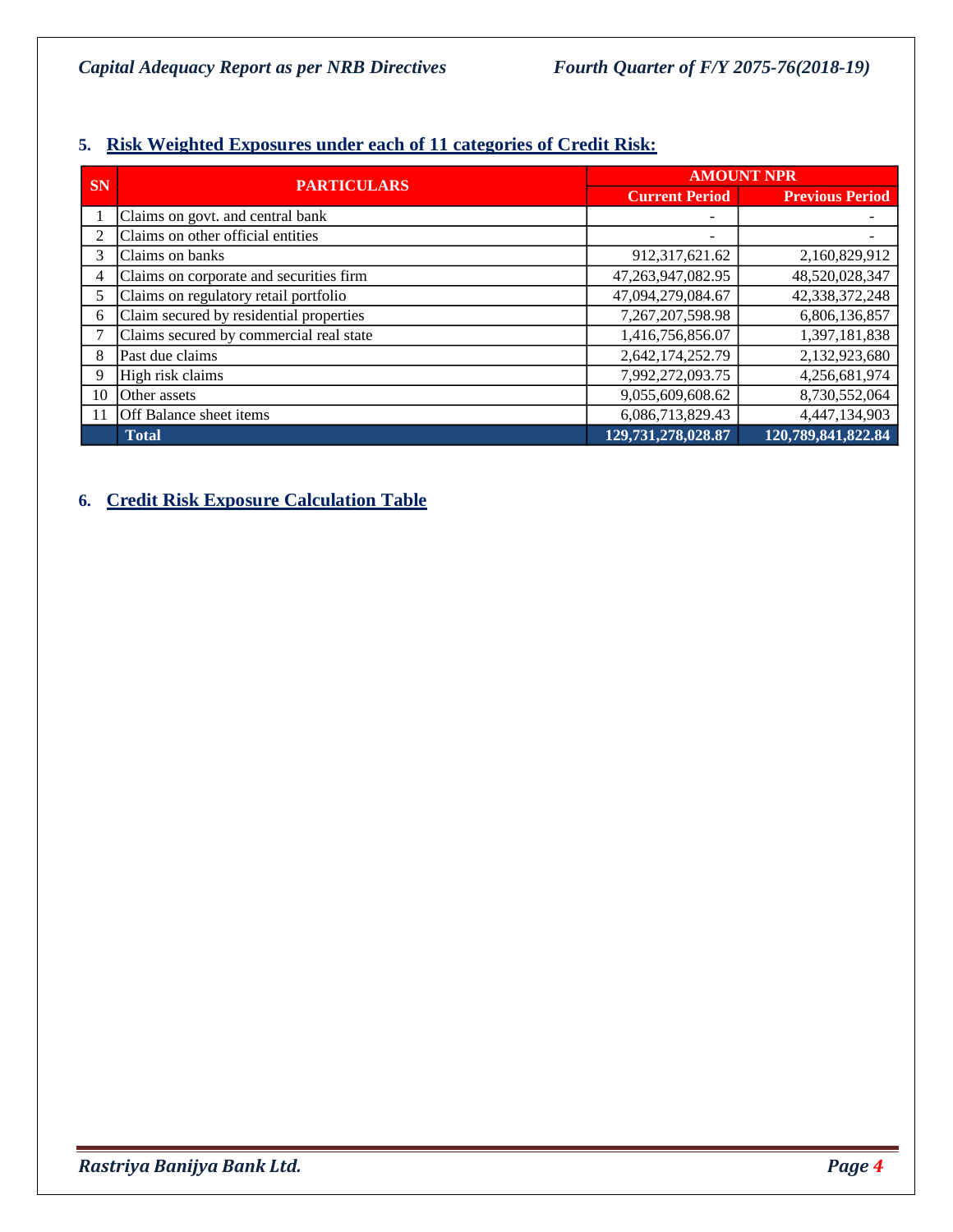|                                                                                    | <b>2076 Ashad</b>  |                                     |                          |                          |                    |                                          |
|------------------------------------------------------------------------------------|--------------------|-------------------------------------|--------------------------|--------------------------|--------------------|------------------------------------------|
| <b>ASSETS</b>                                                                      | <b>Book Value</b>  | <b>Specific</b><br><b>Provision</b> | <b>Eligible CRM</b>      | <b>Net Amount</b>        | <b>Risk Weight</b> | <b>Risk Weighted</b><br><b>Exposures</b> |
| <b>On Balance Sheet Transactions</b>                                               | (a)                | (b)                                 | (c)                      | $(d)=(a)-(b)-(c)$        | (e)                | $(f) = (d) * (e)$                        |
| Cash Balance                                                                       | 4.970.951.632      | $\sim$                              | $\sim$                   | 4,970,951,632            | 0%                 | ÷.                                       |
| Balance with Nepal Rastra Bank (NRB)                                               | 15,772,406,339     | $\overline{a}$                      | $\sim$                   | 15,772,406,339           | 0%                 |                                          |
| Gold                                                                               |                    | $\sim$                              | $\sim$                   |                          | 0%                 | $\sim$                                   |
| Investments in Government of Nepal Bonds                                           | 37,584,582,295     | $\sim$                              | $\mathcal{L}$            | 37,584,582,295           | 0%                 | $\sim$                                   |
| All Claims on Government of Nepal                                                  | 14,077,286,778     | $\sim$                              | $\sim$                   | 14,077,286,778           | 0%                 | $\overline{\phantom{a}}$                 |
| <b>Investments in NRB Bonds</b>                                                    | $\sim$             | $\sim$                              | $\sim$                   | $\sim$                   | 0%                 | $\sim$                                   |
| All Claims on Nepal Rastra Bank                                                    | ÷                  |                                     |                          |                          | 0%                 |                                          |
| Claims on Foreign Government and Central Banks (ECA rating 0-1)                    | $\overline{a}$     | $\sim$                              | $\mathcal{L}$            | $\mathcal{L}$            | 0%                 | $\mathcal{L}$                            |
| Claims on Foreign Government and Central Banks (ECA rating 2)                      | $\sim$             | $\sim$                              | $\mathcal{L}$            | $\sim$                   | 20%                | $\mathcal{L}$                            |
| Claims on Foreign Government and Central Banks (ECA rating 3)                      | ÷,                 | $\overline{\phantom{a}}$            | $\overline{\phantom{a}}$ | $\overline{\phantom{a}}$ | 50%                | $\sim$                                   |
| Claims on Foreign Government and Central Banks (ECA rating 4 - 6)                  | $\sim$             | $\sim$                              | $\sim$                   | $\sim$                   | 100%               | $\sim$                                   |
| Claims on Foreign Government and Central Banks (ECA rating 7)                      | $\overline{a}$     | $\overline{\phantom{a}}$            | $\overline{\phantom{a}}$ | $\overline{a}$           | 150%               | $\overline{a}$                           |
| Claims on BIS, IMF, ECB,EC and Multilateral Development Banks                      | ÷,                 | $\overline{\phantom{a}}$            | ÷                        | $\sim$                   | 0%                 | $\overline{\phantom{a}}$                 |
| Claims on Other Multilateral Development Banks                                     | $\sim$             | $\sim$                              | $\sim$                   | $\sim$                   | 0%                 | $\sim$                                   |
| Claims on Public Sector Entities (ECA rating 0-1)                                  | ÷,                 | $\sim$                              | $\sim$                   | ÷                        | 20%                | $\sim$                                   |
| Claims on Public Sector Entities (ECA rating 2)                                    | $\sim$             | $\sim$                              | $\sim$                   | $\overline{a}$           | 50%                | $\sim$                                   |
| Claims on Public Sector Entities (ECA rating 3-6)                                  | 1,102,113,618      | 74,700,580                          | $\sim$                   | 1,027,413,038            | 100%               | 1,027,413,038                            |
| Claims on Public Sector Entities (ECA rating 7)                                    |                    |                                     | $\sim$                   |                          | 150%               |                                          |
| Claims on Domestic Banks that fulfill Capital Adequacy Requirement                 | 2,925,719,591      | $\sim$                              | $\overline{a}$           | 2,925,719,591            | 20%                | 585,143,918                              |
| Claims on Domestic Banks that do not fulfill Capital Adequacy                      |                    |                                     |                          |                          |                    |                                          |
| Requirement                                                                        |                    |                                     |                          |                          | 100%               |                                          |
| Claims on Foreign Banks (ECA rating 0-1)                                           | 310,166,035        | $\overline{a}$                      | $\sim$                   | 310,166,035              | 20%                | 62,033,207                               |
| Claims on Foreign Banks (ECA rating 2)                                             | 8,326,811          |                                     | $\overline{\phantom{a}}$ | 8,326,811                | 50%                | 4,163,406                                |
| Claims on Foreign Banks (ECA rating 3-6)                                           | 316,790,963        | 55,813,872                          | $\sim$                   | 260,977,091              | 100%               | 260,977,091                              |
| Claims on Foreign Banks (ECA rating 7)                                             | ÷,                 | $\sim$                              | $\overline{a}$           | $\sim$                   | 150%               |                                          |
| Claims on Foreign Banks established in SAARC Region with buffer                    |                    |                                     |                          |                          |                    |                                          |
| capital of 1% over the regulatory requirement of their country                     |                    |                                     |                          |                          | 20%                |                                          |
| Claims on Domestic Corporates                                                      | 46,236,534,045     | $\sim$                              | $\sim$                   | 46,236,534,045           | 100%               | 46,236,534,045                           |
| Claims on Foreign Corporates (ECA rating 0-1)                                      |                    | $\overline{a}$                      |                          |                          | 20%                |                                          |
| Claims on Foreign Corporates (ECA rating 2)                                        | $\overline{a}$     | $\sim$                              | $\sim$                   | $\sim$                   | 50%                | $\overline{a}$                           |
| Claims on Foreign Corporates (ECA rating 3 -6)                                     | ÷.                 | $\sim$                              | $\sim$                   | $\sim$                   | 100%               | $\sim$                                   |
| Claims on Foreign Corporates (ECA rating 7)                                        | ÷,                 | $\overline{\phantom{a}}$            | $\sim$                   |                          | 150%               |                                          |
| Regulatory Retail Portfolio (Not Overdue)                                          | 76,054,213,071     | $\sim$                              | 13,261,840,958           | 62,792,372,113           | 75%                | 47,094,279,085                           |
| Regulatory Retail Portfolio Except for Granularity                                 |                    |                                     |                          |                          | 100%               |                                          |
| Claims Secured by Residential Properties                                           | 12,085,722,237     | $\sim$                              | $\mathcal{L}$            | 12,085,722,237           | 60%                | 7,251,433,342                            |
| Claims not fully Secured by Residential Properties                                 |                    | ÷                                   | $\sim$                   |                          | 150%               |                                          |
| Claims Secured by Residential Properties (Overdue)                                 | 31,770,862         | 15,996,605                          | $\sim$                   | 15,774,257               | 100%               | 15,774,257                               |
| Claims Secured by Commercial Real Estate                                           | 1,416,756,856      |                                     | $\omega$                 | 1,416,756,856            | 100%               | 1,416,756,856                            |
| Past due Claim (Except for claims secured by Residetial Properties)                | 5,749,655,343      | 3,988,205,841                       | $\overline{\phantom{a}}$ | 1,761,449,502            | 150%               | 2,642,174,253                            |
| <b>High Risk Claims</b>                                                            | 5,328,181,396      | $\overline{\phantom{a}}$            |                          | 5,328,181,396            | 150%               | 7,992,272,094                            |
| Investments in Shares and Capital Instruments of company listed in Stock           |                    |                                     | $\sim$                   |                          |                    |                                          |
|                                                                                    |                    |                                     |                          |                          |                    |                                          |
| Exchange<br>Investments in Shares and Capital Instruments of company not listed in | 425,946,238        |                                     |                          | 425,946,238              | 100%               | 425,946,238                              |
|                                                                                    |                    |                                     |                          |                          |                    |                                          |
| <b>Stock Exchange</b><br>Employee Loans secured by residnetial properties          | 21,886,200         | (1,815,880)                         |                          | 23,702,080               | 150%               | 35,553,121                               |
|                                                                                    | 3,796,698,572      |                                     | $\sim$                   | 3.796.698.572            | 60%                | 2,278,019,143                            |
| Interest Receivable/Claims on Government securities                                | 358,637,396        |                                     | $\sim$                   | 358,637,396              | 0%                 |                                          |
| Cash and Other transit items in receivable                                         | 95,448,933         | 4,509,075                           | $\sim$                   | 90,939,858               | 20%                | 18,187,972                               |
| <b>Other Assets</b>                                                                | 16,640,388,928     | 10.342.485.793                      | $\sim$                   | 6,297,903,135            | 100%               | 6,297,903,135                            |
| <b>Total</b>                                                                       | 245,310,184,139.46 | 14,479,895,886.00                   | 13.261.840.958.44        | 217.568.447.295.02       |                    | 123,644,564,199.43                       |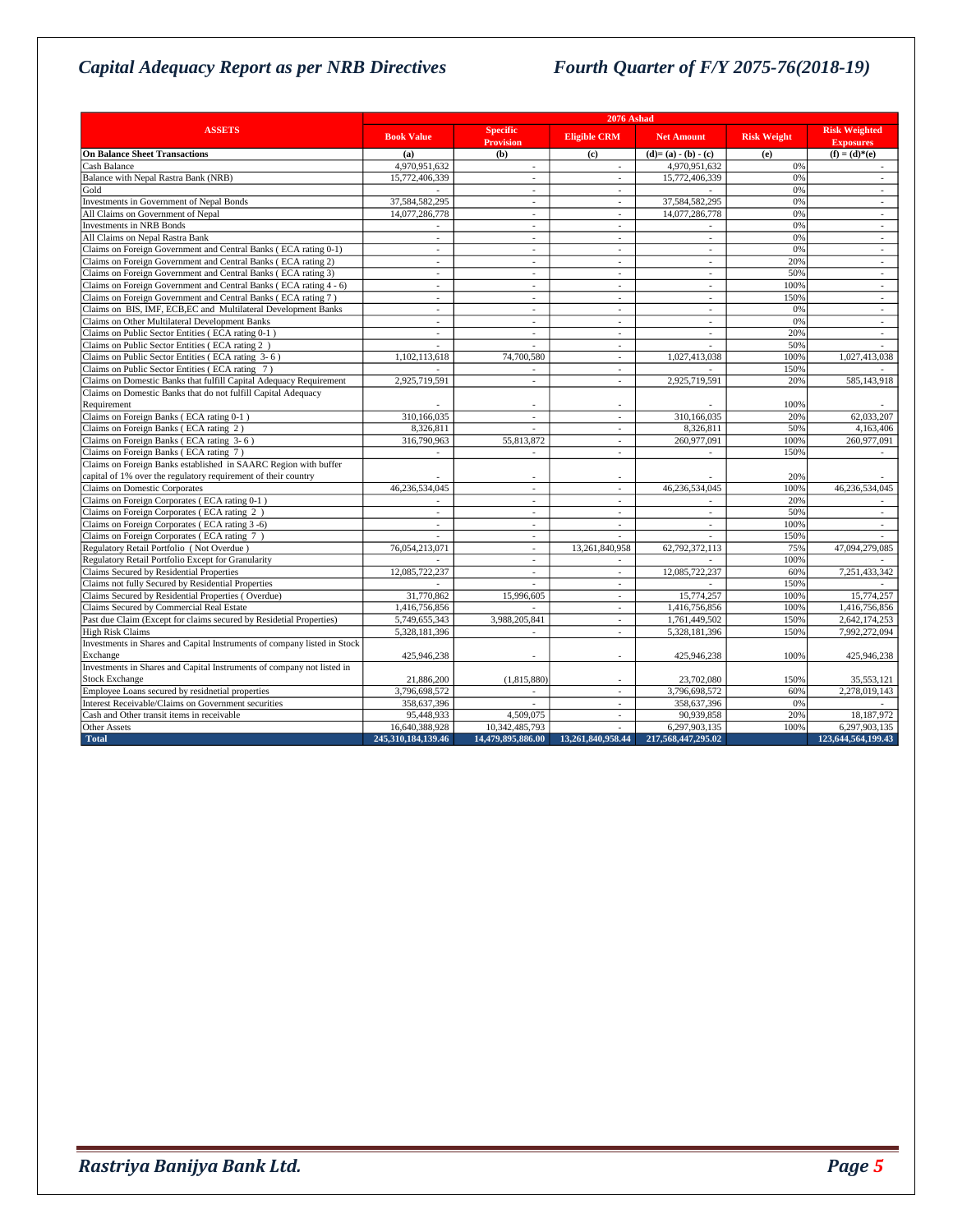|                                                                      | <b>2076 Ashad</b>        |                                     |                          |                   |                    |                                          |
|----------------------------------------------------------------------|--------------------------|-------------------------------------|--------------------------|-------------------|--------------------|------------------------------------------|
| <b>ASSETS</b>                                                        | <b>Book Value</b>        | <b>Specific</b><br><b>Provision</b> | <b>Eligible CRM</b>      | <b>Net Amount</b> | <b>Risk Weight</b> | <b>Risk Weighted</b><br><b>Exposures</b> |
| <b>Off Balance Sheet Transactions</b>                                | (a)                      | (b)                                 | (c)                      | $(d)=(a)-(b)-(c)$ | (e)                | $(f) = (d)*(e)$                          |
| Revocable Commitments                                                |                          | $\overline{a}$                      | $\sim$                   |                   | 0%                 | $\sim$                                   |
| <b>Bills Under Collection</b>                                        | 4.390.612                | $\overline{a}$                      | $\sim$                   | 4.390.612         | 0%                 |                                          |
| Forward Exchange Contract Liabilities                                | 271,136                  | $\overline{\phantom{a}}$            | $\sim$                   | 271,136           | 10%                | 27,114                                   |
| LC Commitments with Original Maturity Upto 6 months-Domestic         |                          |                                     |                          |                   |                    |                                          |
| counterparty                                                         | 123,584,453              | ÷,                                  | 231,322,708              |                   | 20%                |                                          |
| -Foreign Counterparty (ECA 0-1)                                      |                          |                                     |                          |                   | 20%                |                                          |
| -Foreign Counterparty (ECA 2)                                        | $\overline{\phantom{a}}$ | ÷                                   |                          |                   | 50%                |                                          |
| -Foreign Counterparty (ECA 3-6)                                      | $\overline{\phantom{a}}$ | $\overline{\phantom{a}}$            | $\sim$                   |                   | 100%               | $\sim$                                   |
| -Foreign Counterparty (ECA 7)                                        | $\overline{\phantom{a}}$ | ÷,                                  | $\sim$                   |                   | 150%               |                                          |
| LC Commitments with Original Maturity Over 6 months - Domestic       |                          |                                     |                          |                   |                    |                                          |
| counterparty                                                         | 26,222,994               |                                     |                          | 26,222,994        | 50%                | 13,111,497                               |
| -Foreign Counterparty (ECA 0-1)                                      |                          |                                     |                          |                   | 20%                |                                          |
| -Foreign Counterparty (ECA 2)                                        |                          |                                     |                          |                   | 50%                |                                          |
| -Foreign Counterparty (ECA 3-6)                                      |                          | ÷,                                  | $\overline{a}$           |                   | 100%               | $\sim$                                   |
| -Foreign Counterparty (ECA 7)                                        | $\overline{\phantom{a}}$ | $\overline{\phantom{a}}$            | $\sim$                   |                   | 150%               | $\sim$                                   |
| Bid Bod, Performance Bond and Counter Guarantee                      |                          |                                     |                          |                   |                    |                                          |
| - Domestic Counterparty                                              | 4,630,037,890            | $\tilde{\phantom{a}}$               | 215,585,089              | 4,414,452,801     | 50%                | 2,207,226,400                            |
| -Foreign Counterparty (ECA 0-1)                                      |                          |                                     |                          |                   | 20%                |                                          |
| -Foreign Counterparty (ECA 2)                                        | $\overline{\phantom{a}}$ | $\overline{\phantom{a}}$            |                          |                   | 50%                |                                          |
| -Foreign Counterparty (ECA 3-6)                                      | $\overline{\phantom{a}}$ | $\overline{a}$                      |                          |                   | 100%               |                                          |
| -Foreign Counterparty (ECA 7)                                        |                          | ÷,                                  |                          |                   | 150%               |                                          |
| <b>Underwritting Commitments</b>                                     |                          | L,                                  |                          |                   | 50%                |                                          |
| Lending of Banks Securities or Posting of Securities as Collateral   | $\overline{\phantom{a}}$ | ÷                                   | $\sim$                   |                   | 100%               | $\sim$                                   |
| Repurchase agreements, assets sale with recourse                     |                          | ÷,                                  | $\sim$                   |                   | 100%               |                                          |
| Advance Payment Guarantee                                            | 181,740,955              | ÷,                                  | $\overline{\phantom{a}}$ | 181,740,955       | 100%               | 181,740,955                              |
| Financial Guarantee                                                  | 143,360,373              | $\overline{\phantom{a}}$            | $\overline{\phantom{a}}$ | 143,360,373       | 100%               | 143,360,373                              |
| Acceptances and Endorsements                                         |                          | ÷                                   |                          |                   | 100%               |                                          |
| Unpaid Portion of Partly paid shares and securities                  |                          |                                     |                          |                   | 100%               |                                          |
| Irrevocable Credit Commitments (short term)                          | 2.334.800.680            | $\overline{\phantom{a}}$            | $\sim$                   | 2.334,800,680     | 20%                | 466,960,136                              |
| Irrevocable Credit Commitments (long term)                           | 3.120.916.293            | ÷,                                  | $\sim$                   | 3.120.916.293     | 50%                | 1.560.458.147                            |
| Claims on foreign bank incorporated in SAARC region operating with a |                          |                                     |                          |                   | 20%                |                                          |
| buffer of 1% above their respective regulatory capital requirement   |                          | ÷,                                  |                          |                   |                    |                                          |
| Other Contingent Liabilities                                         | 1,513,829,208            |                                     |                          | 1,513,829,208     | 100%               | 1,513,829,208                            |
| <b>Unpaid Guarantee Claims</b>                                       |                          |                                     |                          |                   | 200%               |                                          |
| <b>Total</b>                                                         | 12.079.154.593.71        | ×.                                  | 446.907.796.78           | 11.739.985.051.79 |                    | 6.086.713.829.43                         |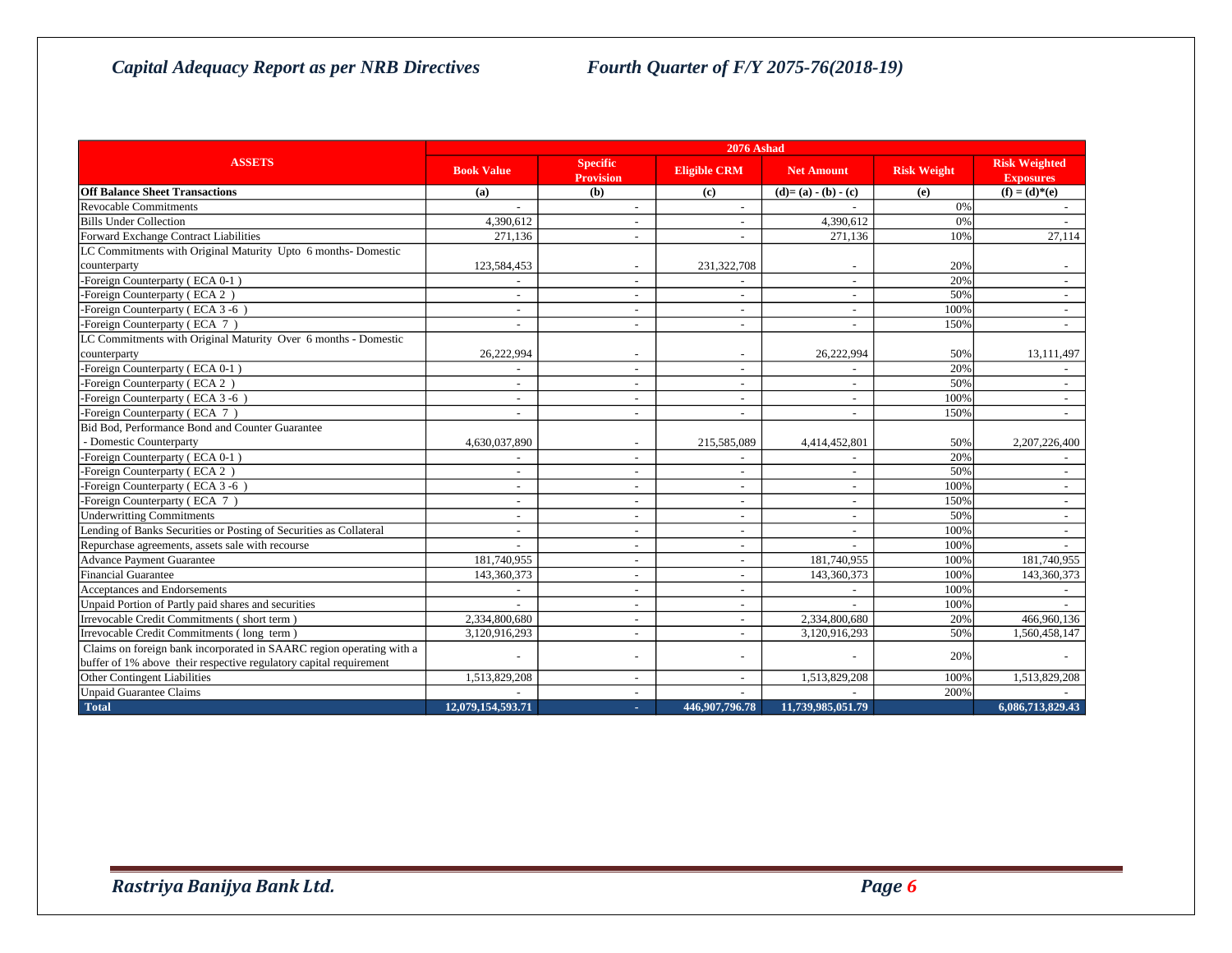| 7. Amount of NPA: | <b>Gross:</b> This Quarter<br><b>Previous Quarter</b> | NPR 5,781,426,204<br>NPR 6,005,892,713 |
|-------------------|-------------------------------------------------------|----------------------------------------|
| 8. NPA ratios:    | <b>Gross:</b> This Quarter                            | <b>3.90%</b>                           |
|                   | <b>Previous Quarter</b>                               | 4.28%                                  |

### **9. Movement of Loans and Advances:**

|              | <b>Classification of Loan</b> | 2076 Ashad End         | 2075 Chaitra End   | <b>Changes</b>      |
|--------------|-------------------------------|------------------------|--------------------|---------------------|
|              |                               | <b>Gross</b>           | <b>Gross</b>       |                     |
| $\mathbf{A}$ | Pass Loan                     | 142,347,631,349        | 134,423,429,548    | 7,924,201,800.18    |
|              | Good loan                     | 140,148,462,856        | 130,754,616,687    | 9,393,846,169       |
|              | <b>Watch List</b>             | 2,199,168,493          | 3,668,812,861      | (1,469,644,368)     |
| $\mathbf{B}$ | <b>NPA</b>                    | 5,781,426,204          | 6,005,892,713      | (224, 466, 508, 88) |
|              | Restructure/Reschedule Loan   |                        | -                  |                     |
|              | Substandard loan              | 1,448,663,659          | 1,274,908,640      | 173,755,019.64      |
|              | Doubtful Loan                 | 1,385,760,346          | 768,335,110        | 617,425,236.16      |
|              | Loss Loan                     | 2,947,002,199          | 3,962,648,964      | (1,015,646,764.69)  |
| $\mathbf C$  | <b>Total</b>                  | 148, 129, 057, 552. 83 | 140,429,322,261.53 | 7,699,735,291.30    |

### **10. Write off of Loans & Interest suspense:**

10.1. Bank has not written off any loan during this quarter.

### 10.2. Balance of Interest suspense account as on this quarter end is NPR.8,737,320,298.06

| <b>Particulars</b>       | <b>2076 Ashad Endl</b> | 2075 Chaitra End | Changes          |
|--------------------------|------------------------|------------------|------------------|
| <b>Interest Suspense</b> | 8.737.320.298.06       | 8,919,925,609.48 | (182,605,311.42) |

### **11. Movement in Loan Loss Provisions:**

Loan Loss Provision as on end of this quarter is NPR. 6,455,110,150. It has been increased by NPR 325,350,856.84 in this quarter as compared to previous quarter.

| Part.               | ---     | $\sim$<br>20<br>- - | $\sim$ |
|---------------------|---------|---------------------|--------|
| <sup>1</sup> Total. | $150 -$ | 497                 | 304    |
| Loan                | $\sim$  | $\Delta \Omega$     | 060    |
| Loss provision      | $ -$    | 050                 | ---    |

## **12. Segregation of investment portfolio into Held for trading, Held to maturity and Available for sale category:**

All the investments are classified as held to maturity category except shares and debentures in Financial Institutions and organized bodies which are categorized as available for sale.

### **13. Internal Capital Adequacy Assessment Process (ICAAP) Policy:**

Bank has formulated ICAAP Policy, 2015 in compliance to Nepal Rastra Bank's Internal Capital Adequacy Assessment Process (ICAAP) Guidelines 2012 (updated 2013), in order to provide a framework for ensuring setting up of systematic Internal Capital Adequacy Assessment Process of the Bank. The Bank firmly believes that capital of the bank is a cushion that protects the depositors and other stakeholders in case of any adverse eventuality. The capital of the bank should be linked to the level of risk of loss that the bank faces. Thus, capital buffers should be placed for all the material risks rather than mere Credit, Market and Operational risk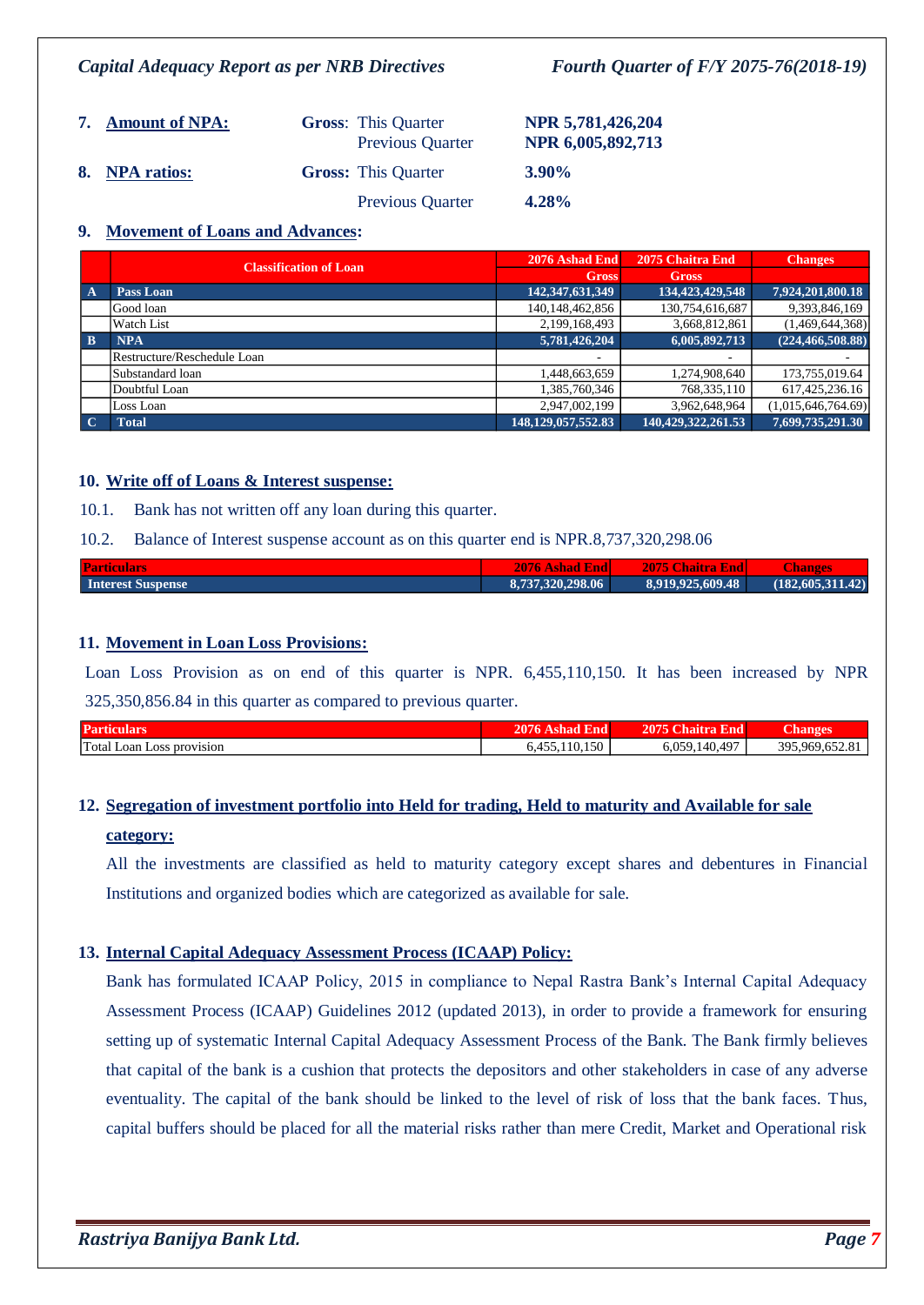as specified by the Pillar -1 of the Capital Adequacy Framework under the Basel III norms. RBBL hopes that the "ICAAP Policy 2015" will lay a foundation stone in measurement and monitoring of Economic Capital of the bank. Besides, the bank is committed to ensure that sufficient capital is always maintained to cover up for the risk of losses arising from all the material risks.

Major areas of coverage of ICAAP Policy of the Bank are Board and Senior Management Oversight, Sound Capital Assessment, Comprehensive assessment of risks, Stress Testing, Monitoring and Reporting and Internal Control and Review.

### **14. Risk Management System:**

The Bank is fully owned by the Government of Nepal. The Capitalization Plan of the bank has been successfully implemented increasing its capital base. The Board of Directors and the Management of the Bank are responsible for implementing and strengthening Risk Management Systems.

### **Credit Risk Management System:**

- Risk Management Committee, Central Credit Committee chaired by CEO, DGM level Credit Committee, Credit Committee at Department level, Regional Office Credit Committee, Branch Office Credit Committee and Credit Chief are responsible at different level to identify and implement tools to mitigate credit risk.
- Credit is approved, disbursed, monitored and reviewed following credit approval, disbursement, monitoring and review procedures described in the "Credit Manual 2060"(as amended 2014) and internal circular issued by the management from time to time.
- Risk Management Committee and Loan Recovery and Debt Restructuring Committee are responsible to identify large and problematic loans and to recovery write off of such loan.
- Credit concentration is monitored periodically and the bank bears a highly diverse credit portfolio with large number of borrowers.
- The responsibility for review of investment on half yearly basis has been vested to Internal Audit Department by the Treasury and Investment Manual of the Bank. The investment review report is submitted to Nepal Rastra Bank and Treasury Department by the Internal Audit Department on half yearly basis.

### **Market Risk Management Systems:**

The Bank uses the liquidity table and gap analysis for management of market risk. The Bank has its own Investment and Treasury Operations Manual as a guiding document for the management of market risk. Assets and Liabilities Committee (ALCO) has been established to review the interest rate exposures at periodic